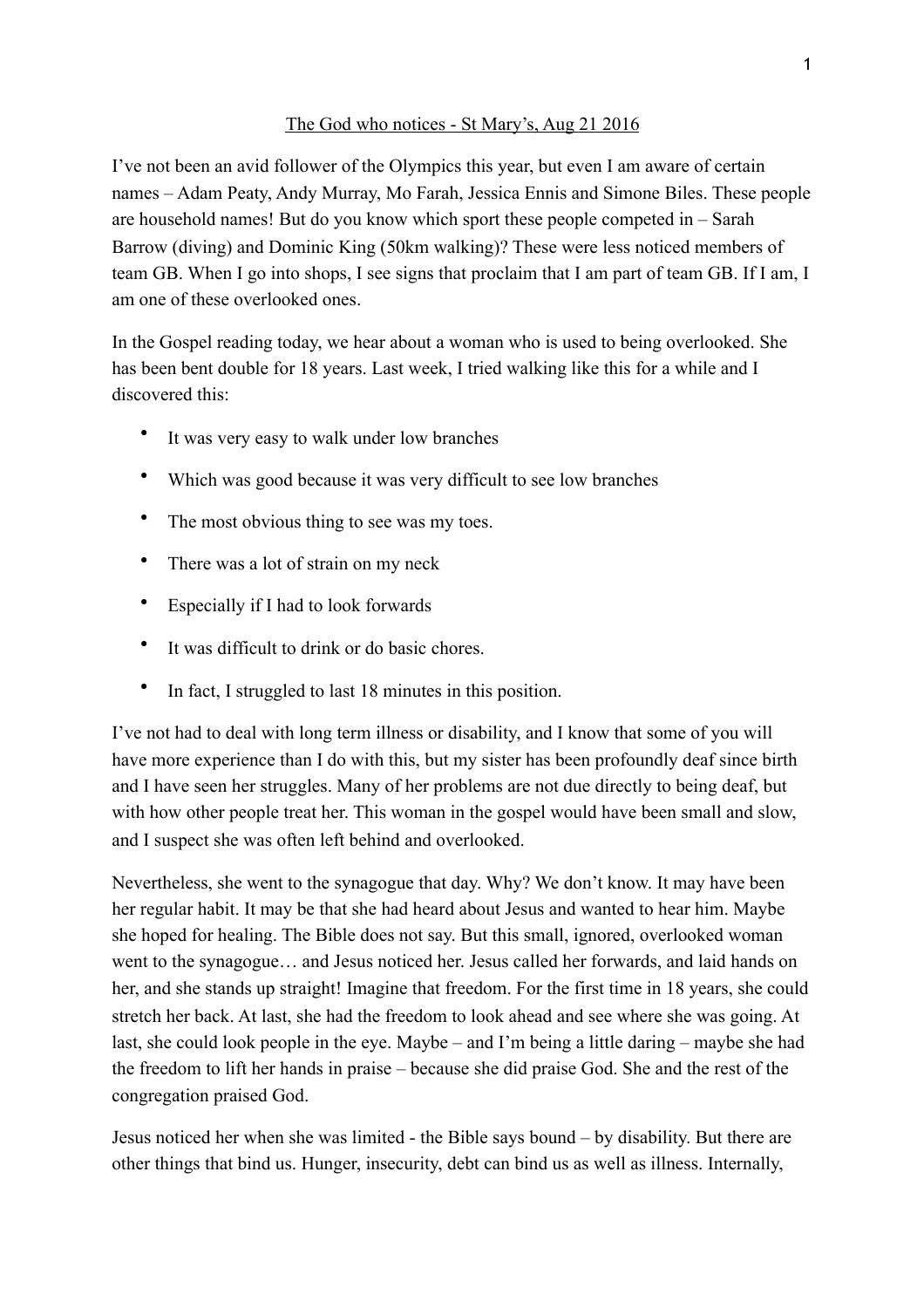fear, shame, guilt, and bitterness can limit our freedom. We all struggle with at least some of these. Can Jesus help?

As I said, my sister was born profoundly deaf. When she was 8 years old, my mother took her to a church for a healing service. My mother was not a Christian, nor my sister – I was the only Christian in my family at the time. My sister was prayed for, and was not healed of her deafness. But years later, my mother said that from that service, my sister's attitude changed. Instead of resenting being deaf, she started to work with it. Four years later, she represented Great Britain in the Deaf Olympics as one of the youngest competitors. There was healing – just not the same as the woman in the gospel.

If we look wider in the Bible, part of God's purpose is to bring freedom to a world that is bound. Jesus argues this point with the synagogue leader. If we are willing to free an animal on the Sabbath, we should definitely be in the business of freeing people.

Freedom is often not quick or easy, but it is what God does. The OT passage offers some wonderful promises, but they come with a condition – we are called to join God in offering freedom where we can – share our food with the hungry, satisfy the needs of the afflicted, provide homes, and NOT to overlook people those who are struggling. Over the years, the church has responded by setting up schools to give education or sending medical staff to areas of need. More recently, foodbanks are running throughout Birmingham, often from churches. Christians Against Poverty is a charity set up a few years ago to help people budget and get out of debt. This is the work of a God who notices the needy.

Teresa of Avila wrote:

"Christ has no body now but yours. No hands, no feet on earth but yours. Yours are the eyes through which he looks compassion on this world. Yours are the feet with which he walks to do good. Yours are the hands through which he blesses all the world. Yours are the hands, yours are the feet, yours are the eyes, you are his body. Christ has no body now on earth but yours."

We cannot do everything – but are we doing anything? Are we working with God to bring freedom to people? Are we noticing people?

There is one other response to this passage – the response that the woman gave, and that is to praise God for what we have received. I noticed that Jesus did not make her life perfect. He did not offer a new house, a pile of money and health forever. This is not Willy Wonka giving her a lifetime supply of chocolate. Instead, he gave her enough to work with. She could now stand up straight, do her daily chores, look people in the face and walk more securely. It was enough, and she praised God.

The psalmist encourages us to do the same: to remember what God has done for us and offer praise. I used to struggle with this – was this good thing from God, or from a person? But